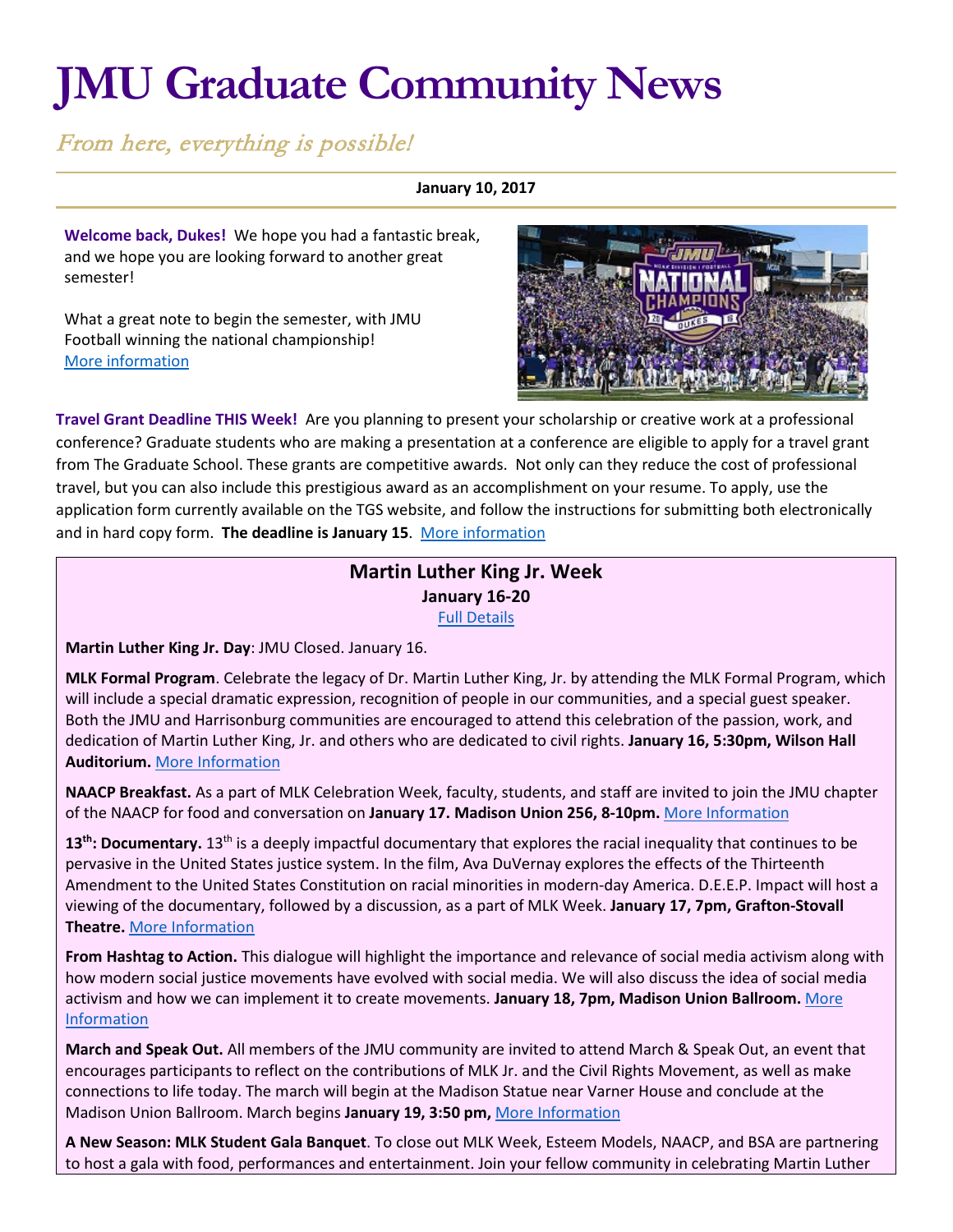King, Jr.'s work and legacy at this exciting MLK Week finale! Attire should be semi-formal. **January 20, 7-10pm. Madison Union Ballroom.** [More Information](https://www.jmu.edu/events/multicultural/2017/01-20-MLK-gala.shtml)

**Volunteers Needed.** The Staunton-Augusta WMCA Reach & Rise program is seeking facilitators/mentors for groups of at-risk children, 8-15 years of age. These types of programs improve graduation rates, reduce illegal drug use, and improve self-esteem, decision making skills, and help participant advance their interpersonal relationship skills. You must be 21 years of age to volunteer, and you must commit to 15 hours of training and agree to lead a group for 8 or 16 weeks. [More information](http://www.saymca.org/reach-rise-mentoring/)

**Interested in Mentoring College Students?** The Office of Student Accountability and Restorative Practices offers JMU faculty, staff, and graduate students the unique opportunity to mentor students who have broken the university's code of conduct. Mentors will help students create a personal mission statement, identify goals, and develop strategies for achievement. Together, the mentor and mentee will develop a relationship of mutual respect and trust. Interested individuals must attend a half-day training to become a mentor on January  $20<sup>th</sup>$  at 1:30pm in the Student Success Center, Room 4049. Please RSVP via email to [civiclearning@jmu.edu](mailto:civiclearning@jmu.edu) by 5 pm on January 13. For more information, visit the [website](http://www.jmu.edu/osarp/civiclearning/mentor/index.shtml) or email [stovalak@jmu.edu.](mailto:stovalak@jmu.edu)

**Want to Watch a Movie?** Every week that class is in session, University Program Board provides viewings of recently released films at Grafton Stovall Theatre. The movies shown at Grafton are typically films that are no longer being shown in regular theaters but have not yet been released on DVD/Blu-Ray. And the best part? Tickets are only \$3.00, and popcorn is 50 cents! Cash or FLEX only.<http://info.jmu.edu/upb/movies/>

**Need a Job?** Currently, there are 7 graduate assistantships, 19 student positions, as well as 9 wage positions, for which graduate students might qualify, posted on JMU's [Joblink.](https://joblink.jmu.edu/applicants/jsp/shared/frameset/Frameset.jsp?time=1472213991546)

#### **Upcoming Events & Deadlines**

- **Spring semester classes begin:** January 9.
- **Physician Assistant Poster Presentations.** The JMU Physician Assistant graduate students will be presenting their capstone work on January 12th in the Ground Floor Lobby of the Health and Behavioral Science Building. Student pairs chose topics and addressed questions related to clinical uncertainty provided by health care providers in the greater Harrisonburg area. Learn about the work of our PA students **January 12**, **1-3 pm.**
- **Deadline to add/drop a class for the semester without receiving a W grade: January 17.**
- **Phytopolitics: Four Forays into Vegetation**. As a part of The Cohen Center's visiting scholar series, Dr. Cate Sandilands will present her work entitled, "Phytopolitics – Four Forays into Vegetation." Dr. Sandilands is known for her work on the intersection of queer and feminist theory, environmental philosophy and political theory, and cultural studies. **January 18, 5pm, Festival Ballroom.** [More information](http://www.jmu.edu/events/cohencenter/2017/1-18-sandilands.shtml)
- **An Evening with Pat Metheny.** If you have a passion for music, you will not want to miss this performance by the extremely talented, 20-time Grammy-winning guitarist, Pat Metheny. He will be joined on stage by other musical artists during a showcase of music from his 40-year career. **January 24, 8pm, Forbes Center Concert Hall.** [Ticket](http://www.jmu.edu/forbescenter/events/2017/01/24-an-evening-with-pat-metheny.shtml)  [Pricing & Information](http://www.jmu.edu/forbescenter/events/2017/01/24-an-evening-with-pat-metheny.shtml)
- **Last day to withdraw from university with cancellation of tuition charges**: January 27.
- **The Ideal of Culture**? Author Joseph Epstein will be present his lecture entitled "The Ideal of Culture?" as a part of The Cohen Center visiting scholar series. Mr. Epstein's work has been featured in The New Yorker, Harper's Magazine, and the Atlantic Monthly, among other publications. **January 30, 5pm, Madison Union Ballroom.** [More](http://www.jmu.edu/events/cohencenter/2017/1-30-epstein.shtml)  **[information](http://www.jmu.edu/events/cohencenter/2017/1-30-epstein.shtml)**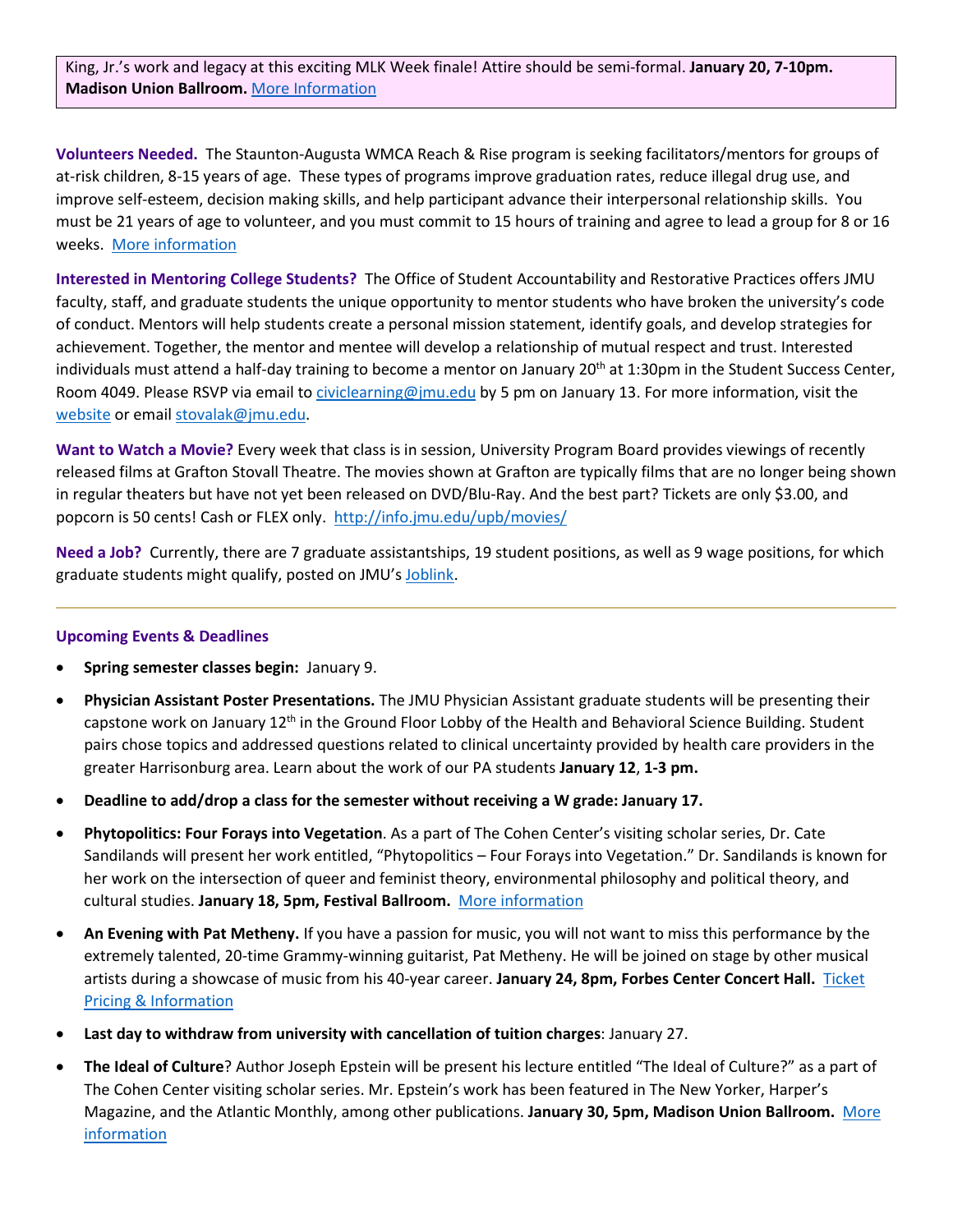- **JMU Percussion Ensemble**. If you enjoy live music attend this performance! The ensemble will be holding their first concert of the spring semester at the end of the month. **January 30, 8pm, Forbes Center Concert Hall.** [Ticket Pricing](http://www.jmu.edu/forbescenter/events/2017/01/30-percussion-ensemble.shtml)  [& Information](http://www.jmu.edu/forbescenter/events/2017/01/30-percussion-ensemble.shtml)
- **Student Assessment Day**: February 7. No classes 8 am-4 pm. [More information](http://www.jmu.edu/events/registrar/2017/02/7-studentassessment.shtml)
- **Spring Break**: March 6-10.
- **Thesis/dissertation due to The Graduate School:** April 19.
- **May Graduate Commencement**: May 4.

For additional events of possible interest, regularly check<http://www.jmu.edu/events>

## **Tips from TGS (The Graduate School)**

**Graduate Polices.** You are responsible to read and follow the graduate policies set forth in th[e Graduate Catalog.](http://jmu.edu/catalog) Important information regarding degree progress, including rules for successful progression and continuous enrollment are also on the [Graduate School website](http://www.jmu.edu/grad/current-students/degree-progress/beginning.shtml)

**Approval of a Thesis or Dissertation Committee.** Students who are completing these sorts of project must submit a signed approval form to The Graduate School by the second week of the semester in which the student first registers for thesis or dissertation credits. [Approval form](http://www.jmu.edu/grad/_files/CommitteeApprovalForm2014-15.pdf)

**Monitor your Dukes E-Mail account!** Official information is sent to each student's officia[l Dukes e-mail account.](http://www.jmu.edu/computing/helpdesk/selfhelp/DukesEmail.shtml) Check your @dukes.jmu.edu e-mail account on a regular basis.

**Monitor [MyMadison!](http://mymadison.jmu.edu/)** The *Student Center* in [MyMadison](http://mymadison.jmu.edu/) is where you will find advising information, register for classes, and where you can view "*To Do Items"* that will keep you on track towards graduation. Use the Student Center to update your mailing address and cell phone number. It is *your responsibility* to maintain accurate contact information. Check your account regularly. Don't miss important information!

#### **Essential Links:**

- [Graduate School Website](http://www.jmu.edu/grad)
- [Graduate Policies](http://www.jmu.edu/catalog/index.shtml)
- [JMU Student Handbook](https://www.jmu.edu/osarp/handbook/index.shtml)
- [Forms for Graduate Students](http://www.jmu.edu/grad/current-students/graduate-forms.shtml)
- [Thesis Guidelines](http://www.jmu.edu/grad/current-students/thesis-dissertation/information.shtml)
- [Financial Aid Policies](http://www.jmu.edu/finaid/sap.shtml)

**Have Questions?** Please contact the following person if you have questions regarding:

| Assistantships/Scholarships/Thesis/Dissertations | Laura Ryman (rymanle@jmu.edu)    |
|--------------------------------------------------|----------------------------------|
| Graduation/Commencement/Transfer of Credit       | Debbie Juhasz (juhaszdj@jmu.edu) |
| <b>Continuous Enrollment (Current Students)</b>  | Laura Ryman (rymanle@jmu.edu)    |
| Initial Enrollment (Unable to Begin Program)     | Sheree Will (willsa@jmu.edu)     |
| <b>General Questions</b>                         | Justin Whetzel (grad@jmu.edu)    |

We welcome suggestions for this newsletter, including events and opportunities. Please send your submission to [grad@jmu.edu](mailto:grad@jmu.edu) .

The Graduate School (TGS) [17 West Grace Street,](http://www.jmu.edu/directory/buildings/GSH.shtml) MSC 6702 James Madison University Harrisonburg, VA 22807

\_\_\_\_\_\_\_\_\_\_\_\_\_\_\_\_\_\_\_\_\_\_\_\_\_\_\_\_\_\_\_\_\_